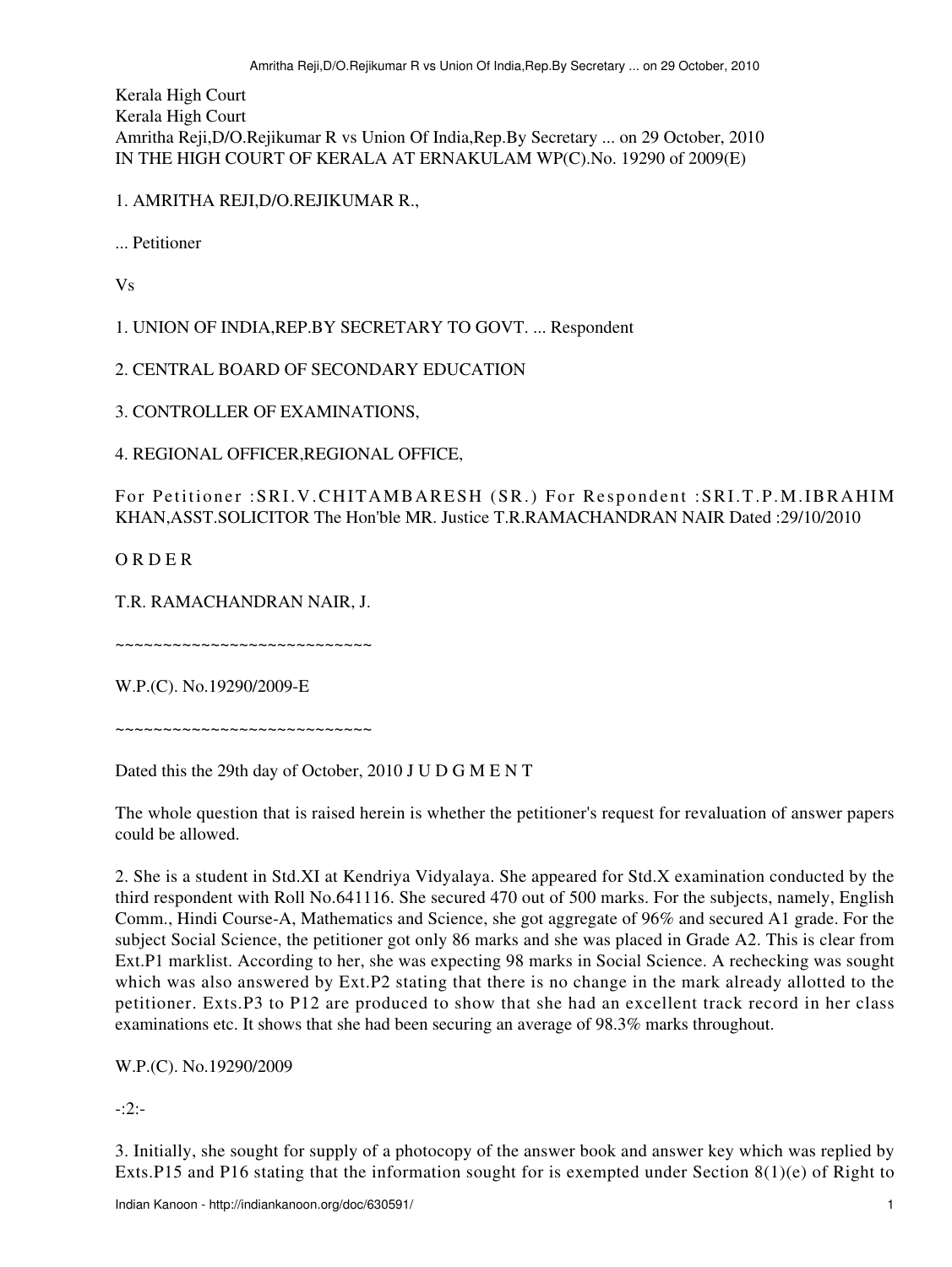Information Act. Again she sought verification of answer book which was also turned down by Ext.P17 for the same reasons. The petitioner is relying upon Ext.P21, an order passed by the Central Information Commission wherein a direction was given to provide answer sheets to the Appellant therein. Mainly, it is contended that the provisions in the bye-laws are arbitrary and discriminatory.

4. After hearing parties, this Court passed an interim order dated 02/11/2009 whereby the answer book which was brought before this Court by the learned counsel for the second respondent in a sealed cover was allowed to be verified by the petitioner along with the parents. It is submitted that the same has already been verified by her.

5. The learned Senior Counsel for the petitioner Shri V.Chidambaresh submitted that to maintain transparency, and to assuage the feelings of the student, a revaluation of the paper, could be directed by this Court. Reliance is placed on the decision of the Apex Court in Sahiti and Others v. Chancellor, Dr.N.T.R. University of Health W.P.(C). No.19290/2009

-:3:-

Sciences and Others [(2009) 1 SCC 599]. It is further pointed out that as the student was having excellent performance throughout, really it is felt that proper valuation was not done. Therefore, to do complete justice to the student, a direction can be issued for revaluation of the answer book of Social Science.

6. The learned counsel for the Central Board of Secondary Education, Shri Devan Ramachandran relying upon the averments in the statement filed on behalf of respondent Nos.2 to 4 submitted that there is no provision for revaluation under the bye-laws. The method for valuation of papers have been detailed in paragraph Nos.4, 5 and 6. It is pointed out that the valuation of papers have been done in an extremely scientific manner and as per a Marking Scheme.

7. Paragraph Nos.4, 5 and 6 of the statement are extracted below:-

"4. Without prejudice to the above, it is submitted that the valuation of papers in the examination are done in an extremely scientific manner and as per a Marking Scheme. The Marking Scheme provides general guidelines to reduce subjectivity in the marking by the evaluations. The Scheme specifically provides that the answers W.P.(C). No.19290/2009

## -:4:-

given in the Marking Scheme are the suggested answers and that the content therein are thus indicators, and marks have to be strictly as per the scheme after assessing the answer of a student to verify if he or she has answered conveying the meaning of the answer indicated in the Marking Scheme. The Scheme specifically mandates that the evaluation has to be done as per the answers given in the scheme and that it should not be done according to one's own interpretation or other consideration.

5. This ensures that no evaluator values the answer scripts as per his/her subjective opinion but strictly in an objective manner in lines of the answers to each question provided in the Marking Scheme. The evaluation is thus done applying Uniform standards with checks and cross checks at different stage and there are also measures for detection of malpractices etc. It is submitted that by employing such a strict Marking Scheme every endevour has been taken to eliminate the possibility of human error on the part of the evaluators.

W.P.(C). No.19290/2009

-:5:-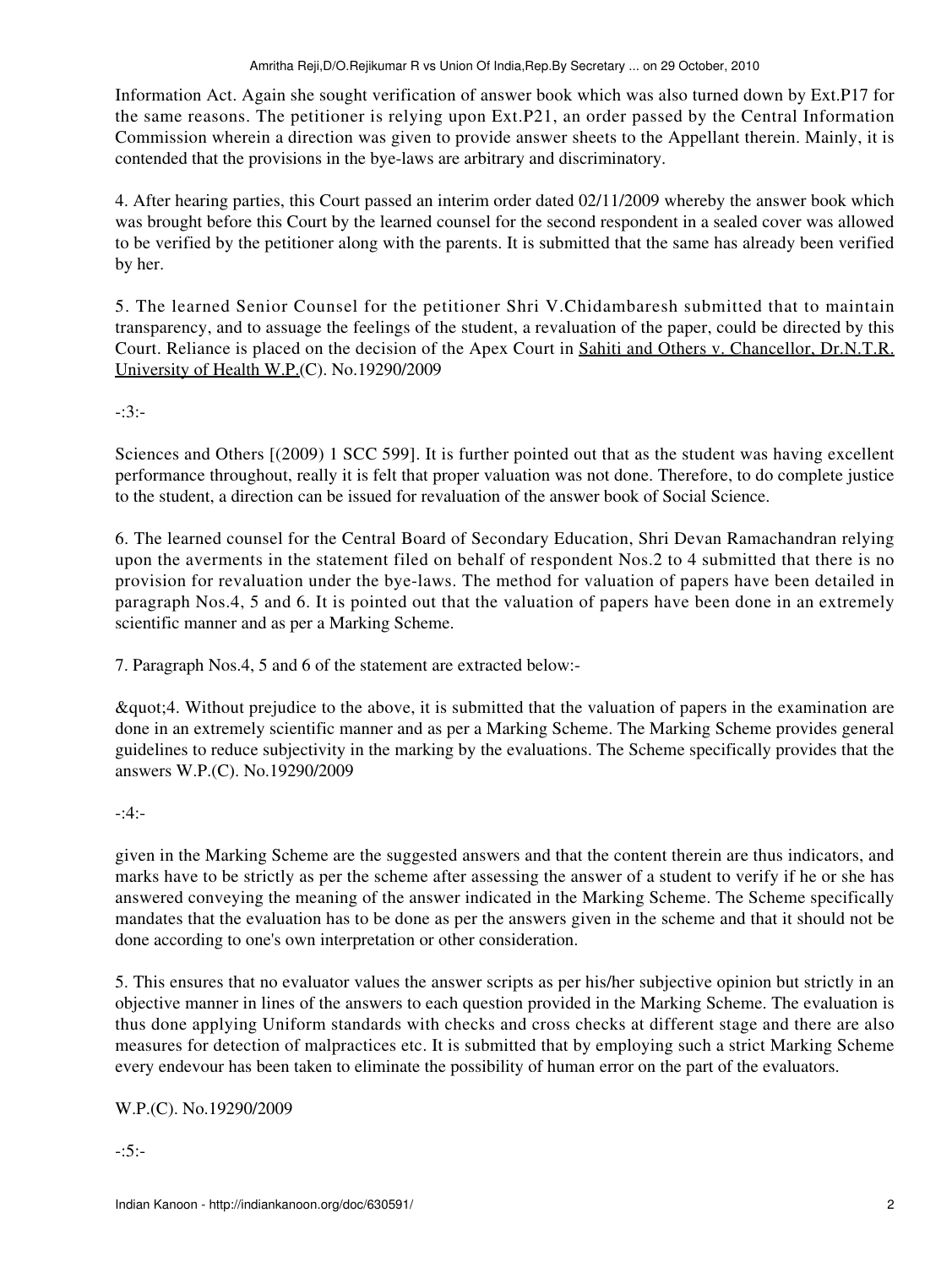6. It is submitted that in the above background the only minute chance of error could be in the tabulation part, redress for which is adequately addressed in the bye-laws by providing for a method of rechecking of the marks awarded. & quot;

8. It is also stated in paragraph (9) that her answers to question Nos.1 to 10 are as per the Scheme and she has, therefore, been granted full marks as per the Scheme for these answers. As regards questions 11 to 17, 19 to 24 and 26 to 29 her answers do not tally totally to the answers in the Marking Scheme and as a consequence she has been awarded proportionate marks to the extent to which the answers tally with the Marking Scheme.

9. Evidently, the relevant clauses under the Examination Bye-Laws of the Central Board of Secondary Education, 1995 are Clauses 61(i) and 61(iv) which provides as follows:-

"A candidate who has appeared at an examination conducted by the Board may apply to the concerned Regional Officer of the Board for verification of marks in any particular subject. The verification will be restricted to checking whether all the answer's have been evaluated and that there has been no mistake in the totalling W.P.(C). No.19290/2009

-:6:-

of marks for each question in that subject and that the marks have been transferred correctly on the title page of the answer book and to the award list and whether the supplementary answer book(s) attached with the answer book mentioned by the candidate are intact. No revaluation of the answer book or supplementary answer book(s) shall be done.  $\&$  quot;

Clause (iv) reads the following:-

"No candidate shall claim, or be entitled to, revaluation of his/her answers or disclosure or inspection of the answer book(s) or other documents.  $\&$  quot;

Therefore, revaluation of answer book or supplementary answer book(s) has not been provided.

10. The learned counsel for the CBSE in this context placed reliance on the principles laid down in the decision of the Apex Court in Pramod Kumar Srivastava v. Chairman, Bihar Public Service Commission, Patna and Others [(2004) 6 SCC 714] and that of a learned Single Judge of this Court in O.P.No.22325/1999. In Pramod Kumar Srivastava's case [Supra] after relying on the Judgment in Maharashtra W.P.(C). No.19290/2009

-:7:-

S.B.O.S & amp; H.S. Education v. Paritosh [AIR 1984 SC 1543], it was held as follows in paragraph Nos.7 and 8. & guot; In the absence of any provision for re- evaluation of answer-books in the relevant rules, no candidate in an examination has got any right whatsoever to claim or ask for re-evaluation of his marks. In such a situation, the prayer made by the appellant in the writ petition was wholly untenable and the Single Judge had clearly erred in having the answer-book of the appellant re- evaluated. Adopting such a course will give rise to practical problems and in the larger interest, they must be avoided.  $\&$  quot;

11. This Court in the Judgment in O.P.No.22325/1999 considered the very same Bye-Laws of the Central Board of Secondary Examination and, following the dictum laid in Maharashtra S.B.O.S & H.S.Education's case [AIR 1984 SC 1543], it was held that the petitioner's prayer for quashing Rule 61(iv) of the Bye-Laws of the Central Board of Secondary Examination, 1990 cannot be allowed. Finally, it was observed that there is no special reason for revaluation of the answer sheet.